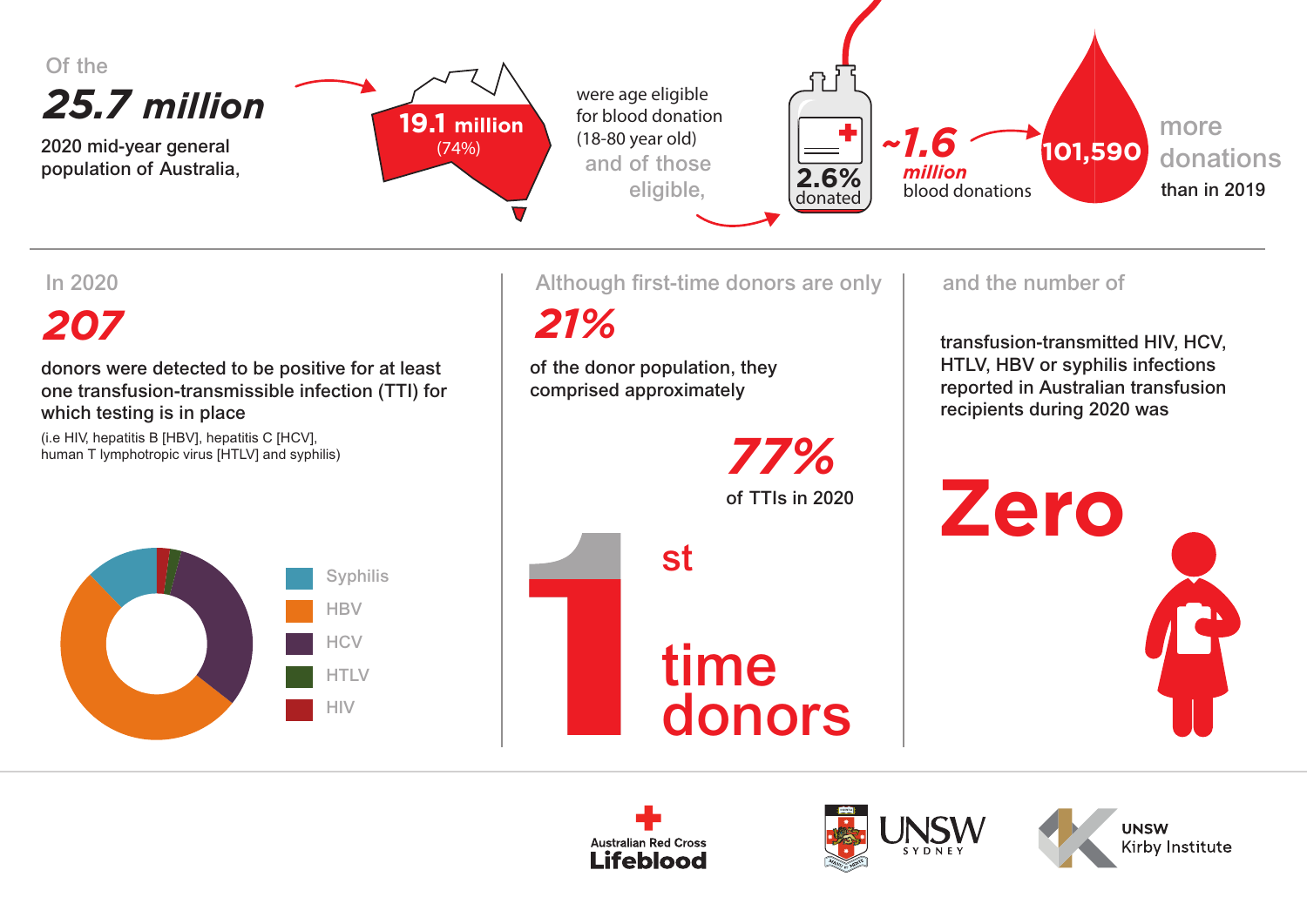### Number of incident donors by pathogen

Incident infections are the most concerning from a blood safety perspective, as in contrast to prevalent infections they are more likely to be in the so-called testing 'window period' making them undetectable by the screening test(s).



Note: In 2020, repeat donors donating fresh components were tested for HTLV from January 1 to December 5.

The estimated residual risk of HBV, HCV, HIV, HTLV infection per unit transfused

**!**



see *transfusion.com.au/adverse\_events/risks/estimates* for more detail